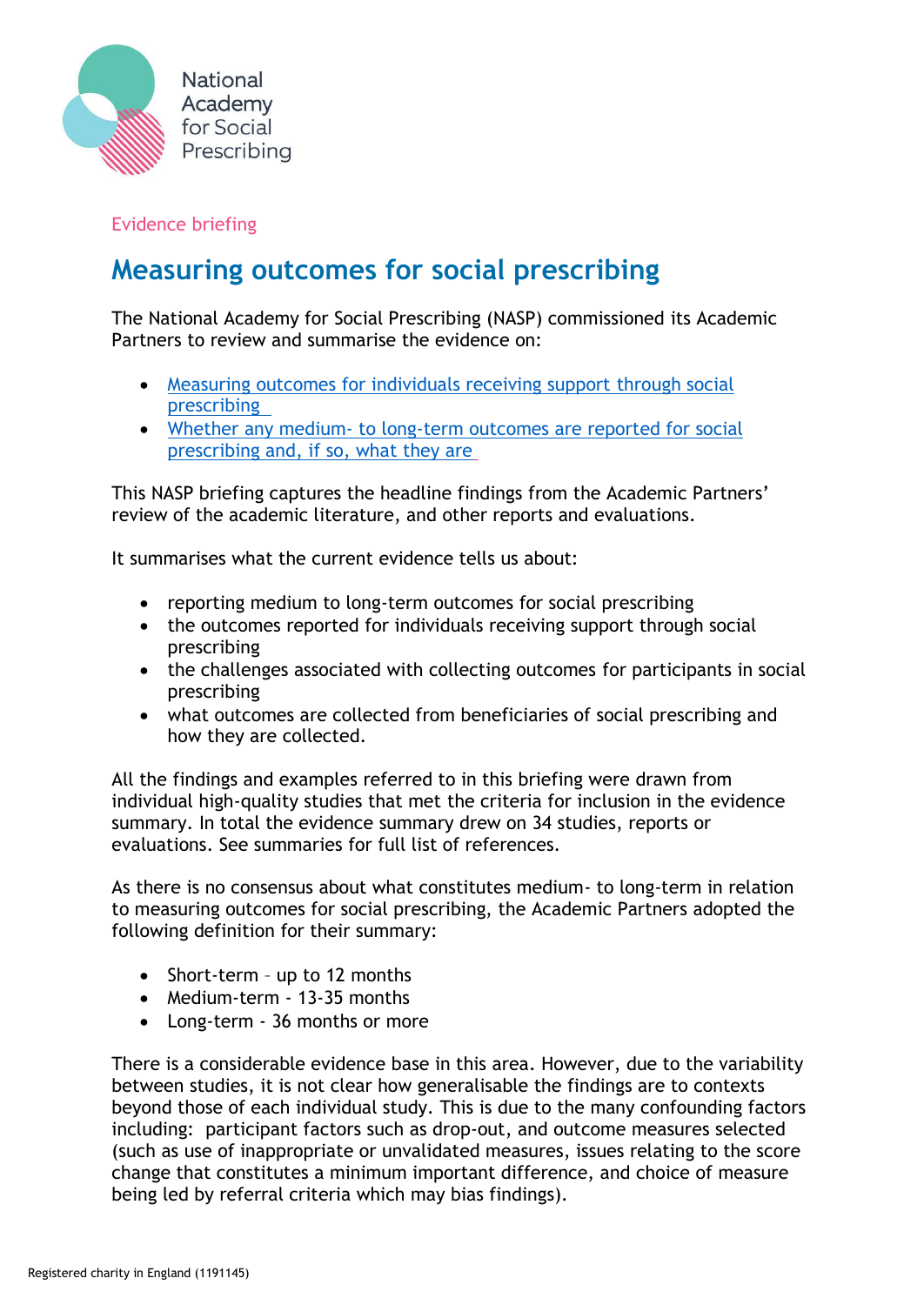There is very little evidence published on the medium- to long-term outcomes of social prescribing programmes. This may reflect the fact that many social prescribing programmes are relatively new, with many of the larger and longerterm research projects only having been commissioned over the last 12-24 months. As this timeframe coincides with the Covid-19 pandemic, many follow-up surveys were either impossible or would have been non-representative of 'true' social prescribing but of crisis management and the 'check and support' roles that many social prescribing link workers undertook during the pandemic.

# **What we know about the outcomes reported for individuals receiving support through social prescribing**

- The main message from the expert team of authors was that **social prescribing can have an impact on a very wide range of outcomes, including decreases in loneliness, and improvements in mental health and wellbeing, in social connections and in overall wellbeing.**
- The vast majority of studies reported positive rather than negative impact. Some of these outcomes were statistically significant or clinically meaningful, but none of these were in controlled studies.
- The outcomes reported in the evidence on social prescribing can be set out in groups of outcomes as below:
	- o Increases in self-esteem and confidence, sense of control and empowerment
	- o Improvements in psychological or mental wellbeing, and positive mood
	- o Reduction in symptoms of anxiety and/or depression, and negative mood
	- $\circ$  Improvements in physical health and a healthier lifestyle
	- o Increases in sociability, communication skills and making social connections
	- o Reduction in social isolation and loneliness, support for hard-to-reach people
	- o Improvements in motivation and meaning in life, providing hope and optimism about the future
	- o Acquisition of learning, new interests and skills including artistic skill
- Outcomes are reported both qualitatively and quantitatively. However, there was little consistency across the different programmes.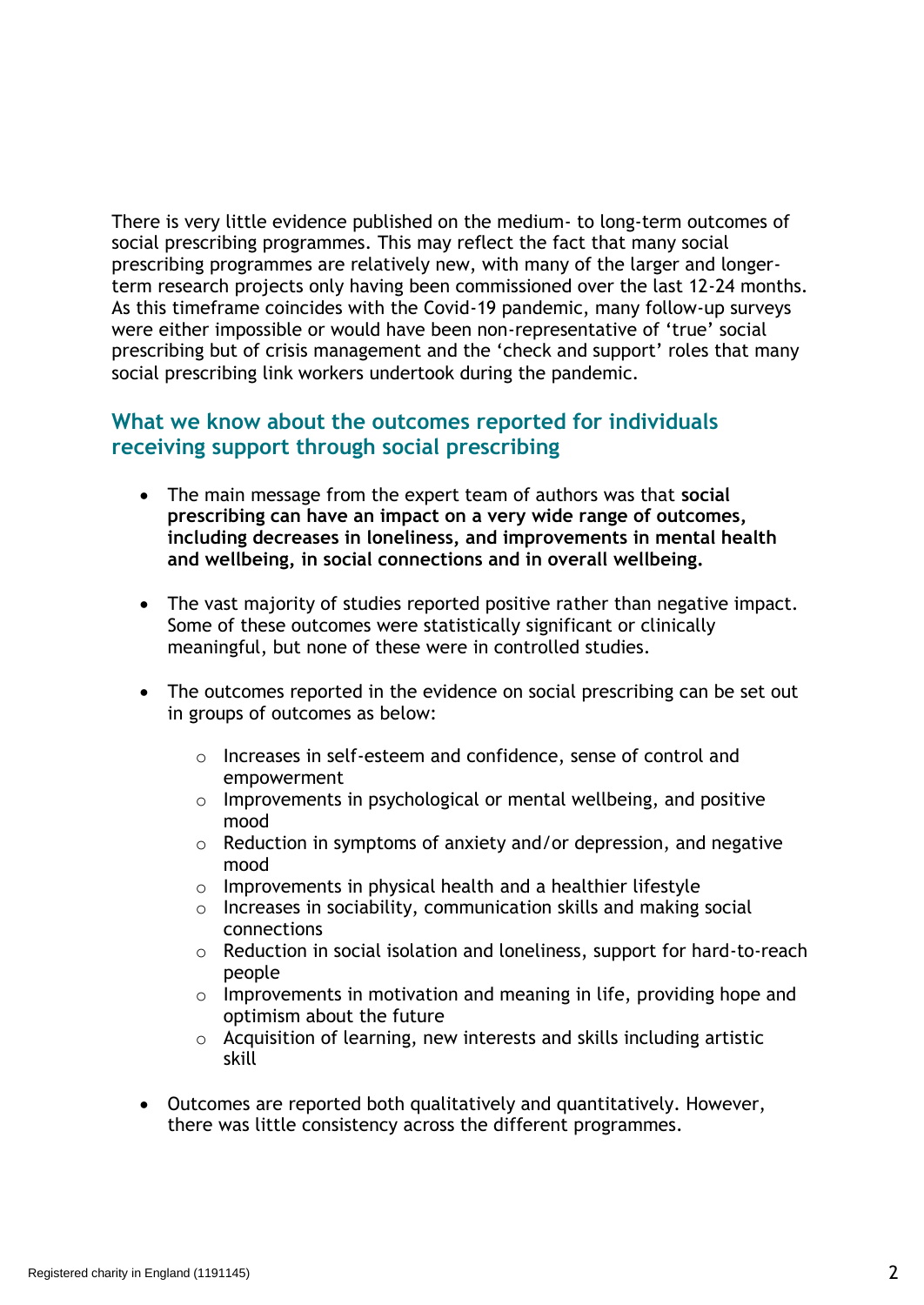## **What we know about the challenges associated with collecting outcomes for beneficiaries of social prescribing**

Outcomes, and outputs, can be hard to collect for social prescribing because of the time, expertise and resources required to do this effectively, and because of confusion between outcomes and outputs. There are also challenges in defining individual outcomes and separating similar ones such as mood, anxiety and behavioural health.

## **What we know about which outcomes are collected from beneficiaries of social prescribing and how they are collected**

There is no standardised approach to measuring outcomes, and data collection differs depending on whether these are collected as part of routine monitoring, evaluation work, or more formal research.

There was more emphasis in the evidence on collecting psychosocial outcomes that focus on wellbeing rather than health outcomes.

We have a good picture of the current range of outcome measures that are used in social prescribing studies

The summaries presented a range of measures from across studies and mapped them against different types of determinant of health (including work and volunteering, social, education and skills, and housing) and different outcome types (including general health and wellbeing, physiological, psychological, and empowerment).

There are gaps in reporting of outcome measures in some domains e.g. very few studies have looked at education and skills.

There are no studies reporting outcomes for wider determinants of health such as crime, legal, or welfare issues; and no studies on outcomes related to health such as modifiable risks or spiritual wellbeing.

#### **What we know about medium to long-term outcomes reported for social prescribing**

With one exception, neither service evaluations nor published research into social prescribing have measured and reported outcomes beyond 12 months. The exception is one study which measured secondary care referrals up to 18 months, which reported statistically significant drops in secondary care referrals at 12 months and 18 months.